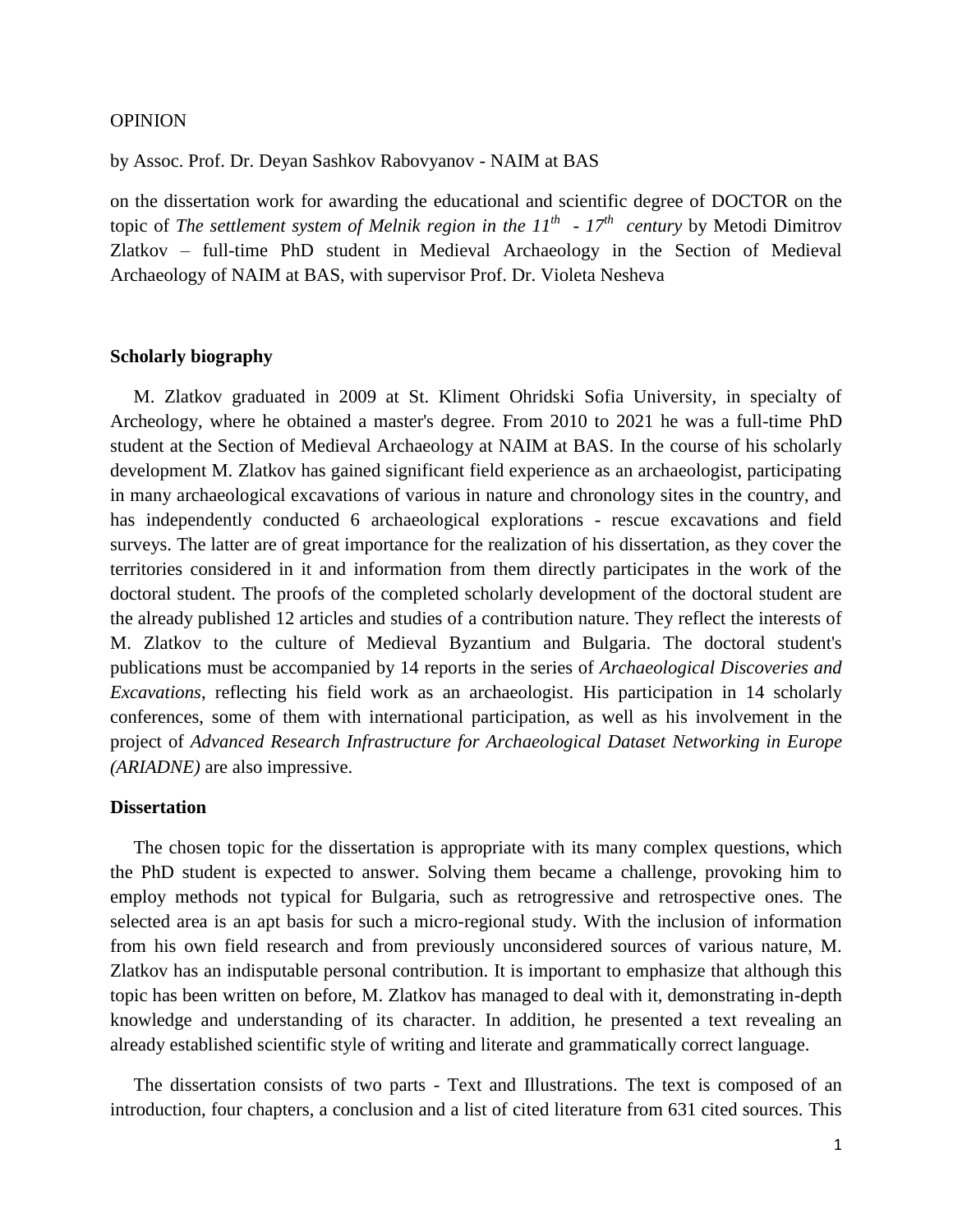section has a total of 358 pages. The illustrative part of 117 pages presents 143 maps and images, and five tables.

 The Introduction to the dissertation has a classical construction and content. In it, the subject of the research, the goals, the tasks and the territorial and chronological boundaries of the topic are well presented and arguably defended. Attention is also paid to the terminological problems for the definition of the main settlement units of the period, as well as to the nature of the study itself and to what extent it is mesoregional or microregional. The retrogressive and retrospective methods employed by M. Zlatkov as the main ones in the research are explained and defended briefly and with arguments. Furthermore, the introduction demonstrates that the PhD student is very familiar with both the physical and geographical features of the area and its toponymy, including in a historical plan, which is particularly important for the success of such a topic.

 The first chapter presents the source base and works on the topic. This is done extremely comprehensively and with understanding, which makes this part of the dissertation the most complete bibliographic and scholarly reference for Melnik in the Middle Ages available so far. I consider it appropriate to present the new material accumulated after Boris Tsvetkov's research, which, so to speak, "justifies" the redevelopment of the topic. It was important to me that I also saw an analysis of the limitations in the results of field surveys, an information that has been overexposed lately. M. Zlatkov has managed to protect himself from this mistake.

The second chapter presents Melnik on the political map of the Balkans in the  $11<sup>th</sup> - 17<sup>th</sup>$ centuries. It is characterized by conciseness, but a density of the text and M. Zlatkov can be congratulated for the synthesis of available historical information. In this essentially introductory text, he puts important accents on the topic of the dissertation concerning the historical toponymy and the problem of the scope of the territory of Melnik. It is no coincidence that the volume of this chapter is not small. Although not archaeological in nature, it represents the "groundwork" for the study of Melnik in the  $11^{th} - 17^{th}$  c.

 The largest third chapter is one of the indisputable contributing parts of the dissertation. It not only presents the available information - archaeological and of another nature, for the six microregions considered in it, but also a summary of the settlement model for the respective historical periods has been made as far as possible. The work done by M. Zlatkov provokes respect, and the model of processing and presentation of the information employed by him can serve as a model for other similar study. The circumstance that the separate parts of the chapter are not the same in volume can be explained having in mind the nature of the territory of the individual microregions and the available source base. Given my personal skepticism about the transfer of models from the Ottoman Age back to the Middle Ages, I think that in specific cases some of the conclusions of M. Zlatkov are slightly exaggerated.

 In the same chapter an identification of the names mentioned in the sources has been made, in which the personal contribution of the PhD student is traced. Among the disadvantages of the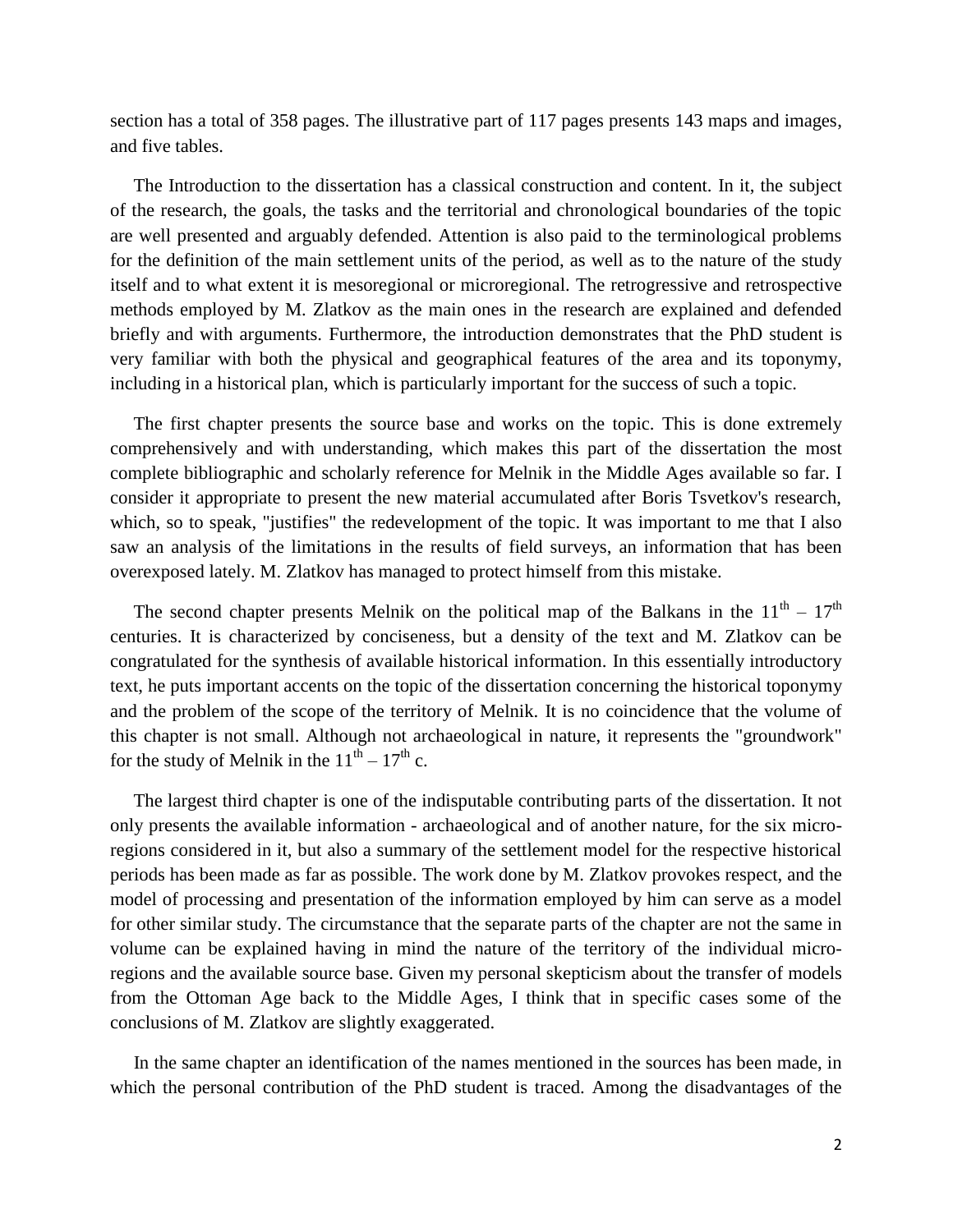chapter is that it does not offer a complete reconstruction of the entire settlement network in the region. It is clear that given the long period and the limited nature of the source base, it would be somewhat formal. I should also note that this has been successfully done at the micro-regional level for the different parts of Melnik region. However, a more pronounced summary is missing and could be added. As a recommendation, I can suggest that in a future publication of the work, the PhD student to include in the research Melnik itself, which is also the center of the region in question, despite the considerable amount of literature and summarizing papers about it. In a future publication of the dissertation it would be appropriate for M. Zlatkov to pay more attention to the data from the coin finds from the region.

 The fourth chapter, dedicated to the road network in the Melnik region, makes a very good impression with its completeness and integrity. It is methodically sound, uses maximum in volume and type of information, and personal knowledge of the terrain by M. Zlatkov allowed him to make the best analysis of the road network for a region known to me from Bulgaria, without limit to the medieval period. In my mind this chapter is one of the significant contributions of the dissertation.

 The Conclusion of the work is short and informative. It is noteworthy that the aim is not a mechanical repetition of the conclusions in the text, but some summary and synthesis would be desirable in the future monographic publication of the dissertation.

 The bibliography of the work is impressive and covers 60 pages, testifying positively to the scale and quality of the study. The division into sources different in nature is appropriate and facilitates the search and comparison with the text.

 Regarding the Appendices to the dissertation, I can only praise the doctoral student. The map material, which is also the main one among the applications visualizing the work, is informative, as M. Zlatkov has a personal contribution in making a significant part of it. However, in a future publication, it would be appropriate to unify the style. The figures are of a good quality, well selected and arranged and informatively annotated, which facilitates makes the work with easy.

# **Abstract**

 The abstract proposed by M. Zlatkov is maximally informative given its short form and satisfactorily illustrates the structure, content and contributions of the dissertation.

### **Publications**

 The PhD student has presented two publications directly related to the topic of the dissertation meeting the requirements of the law. Although they cannot be taken into account, it is good to list also all five reports in the series of *Archaeological Discoveries and Excavations*. In them M. Zlatkov is a co-author and they reflect his field research in the territory covered by his dissertation. All publications of the doctoral student are completed academic texts of a contributory nature in terms of solving and illustrating specific problems related to the studied